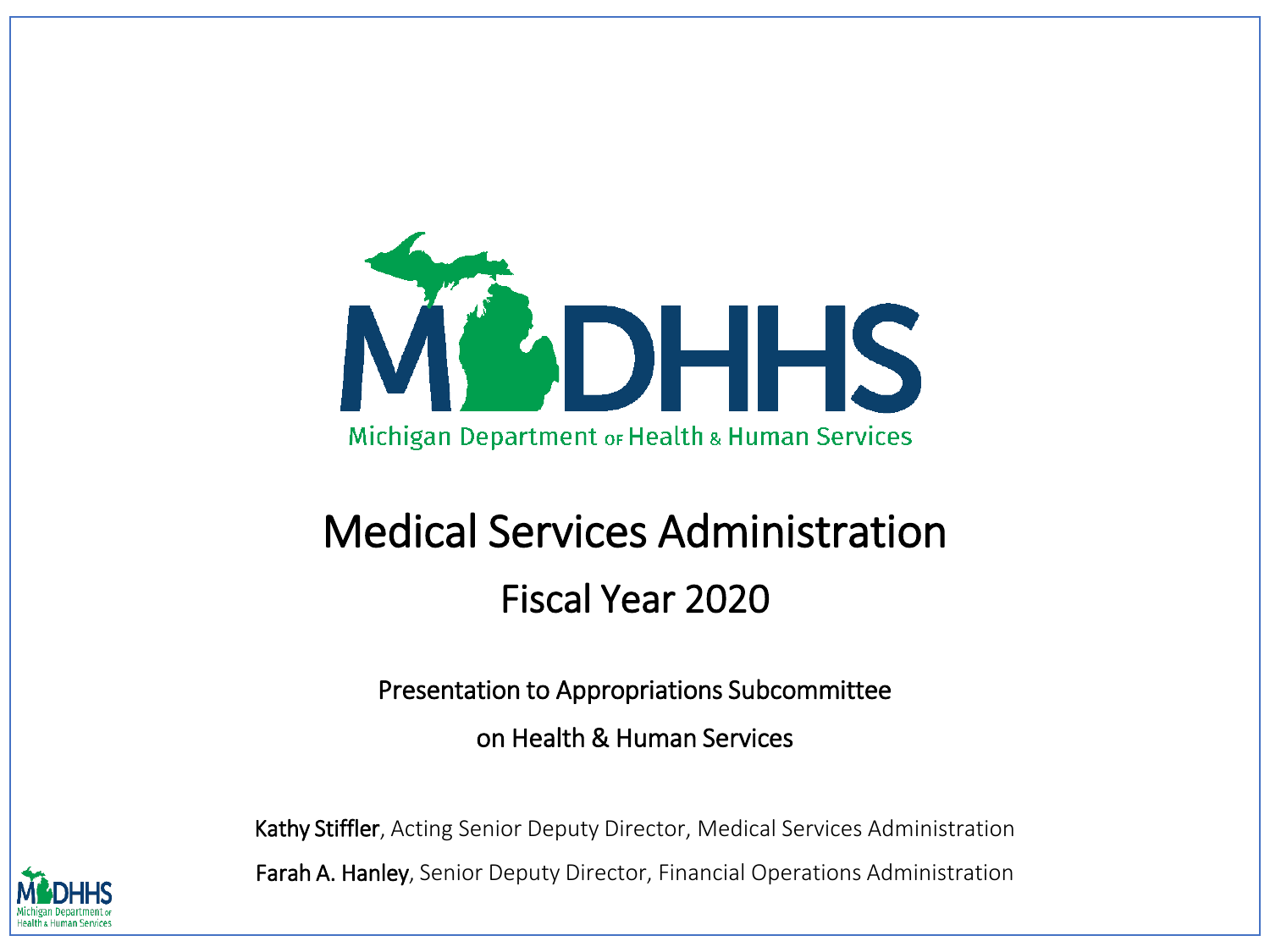### Medicaid Facts

- Medicaid is the largest health insurance program in the U.S.
	- o State and federal partnership
	- o Mandatory services with state options for broader coverage
- Michigan's Medicaid program affords health coverage to nearly 2.5 million Michiganders, including:
	- o 1.2 million children
	- o 340,000 individuals with disabilities
	- o 150,000 seniors
	- o 680,000 individuals in Healthy Michigan Plan

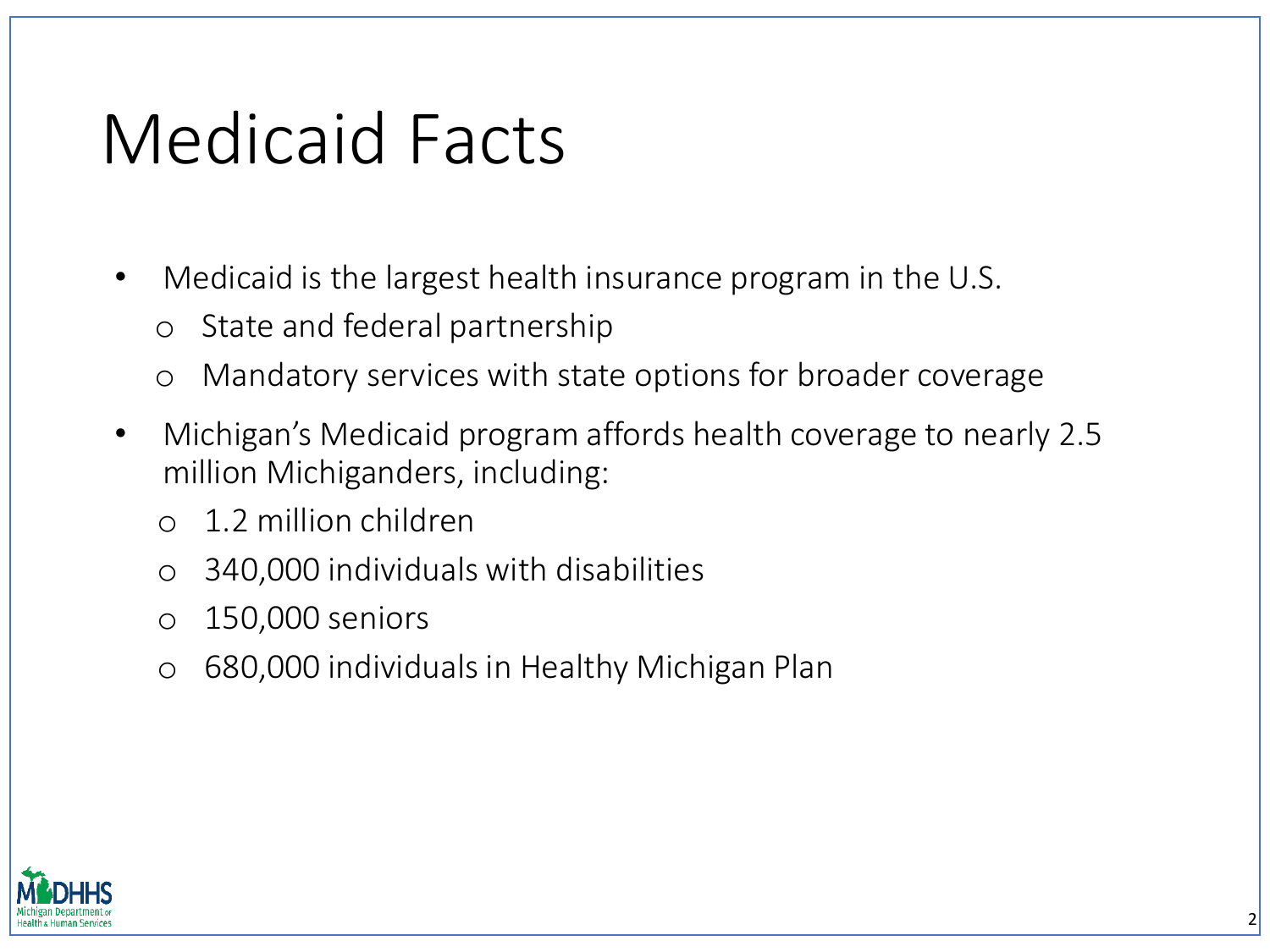# Michigan's Medicaid program has a vast reach





*Graphic from: Kaiser Family Foundation Graphic from: Michigan Health & Hospital Association*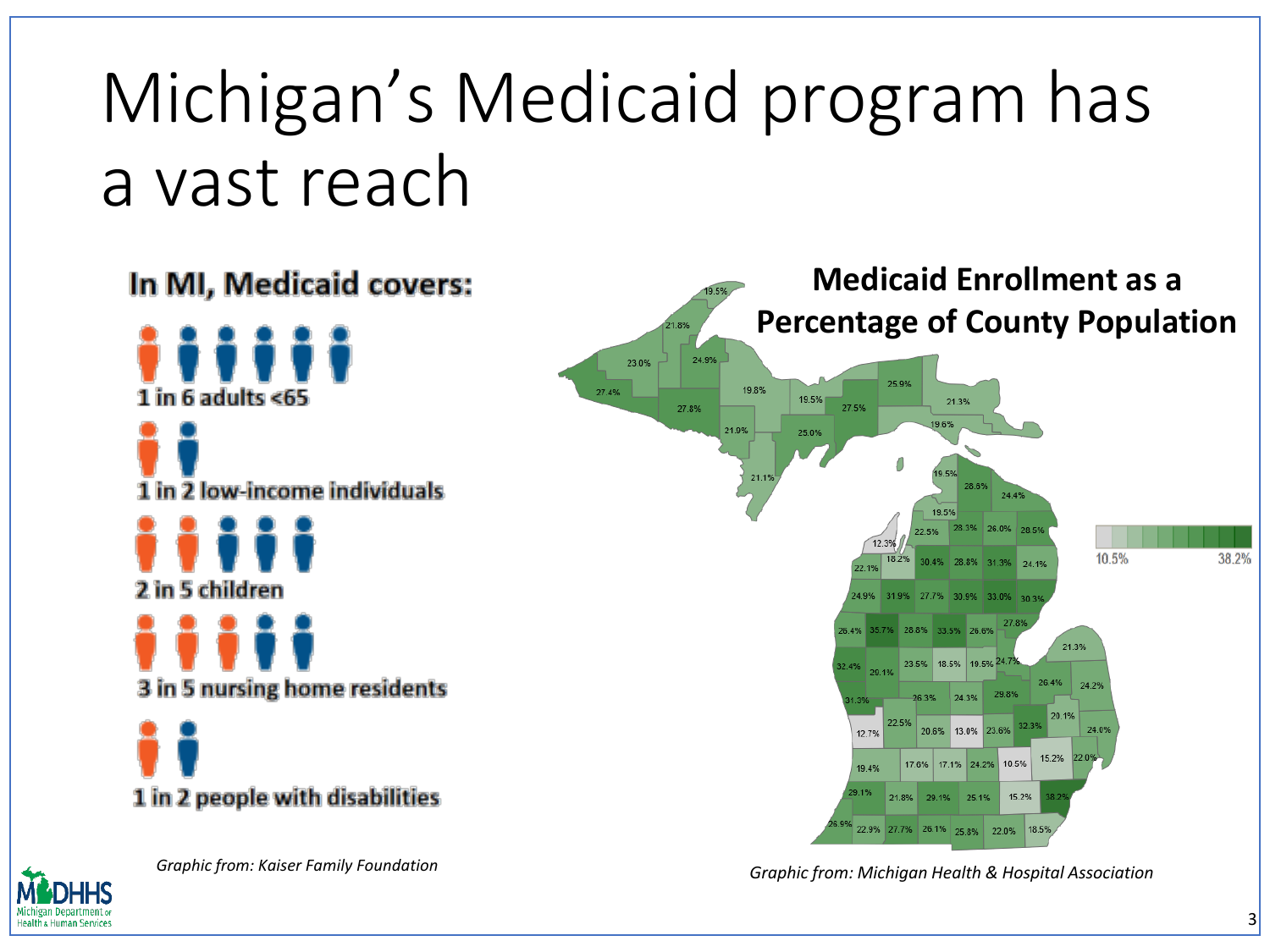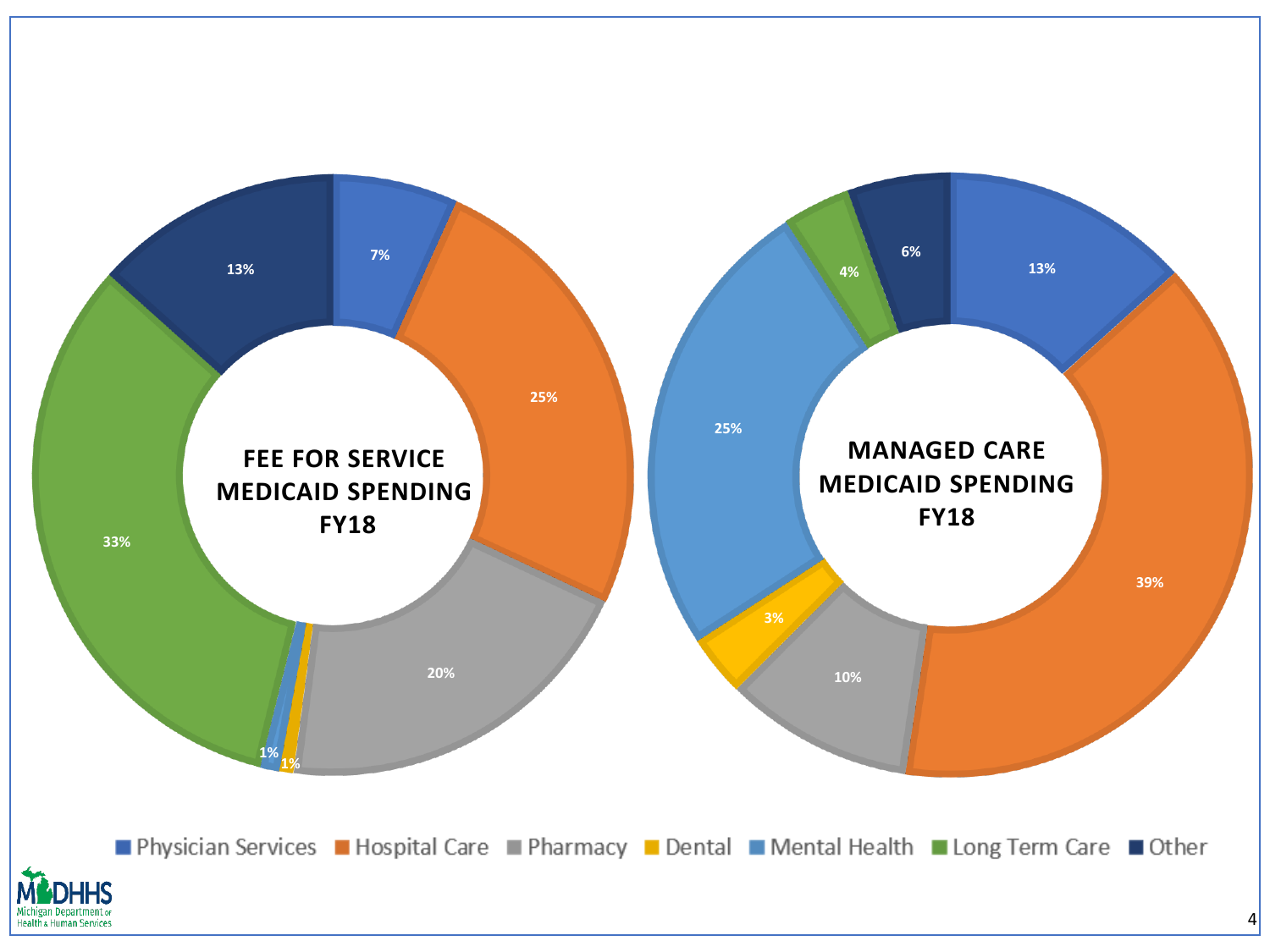## Michigan's Medicaid program is cost-effective

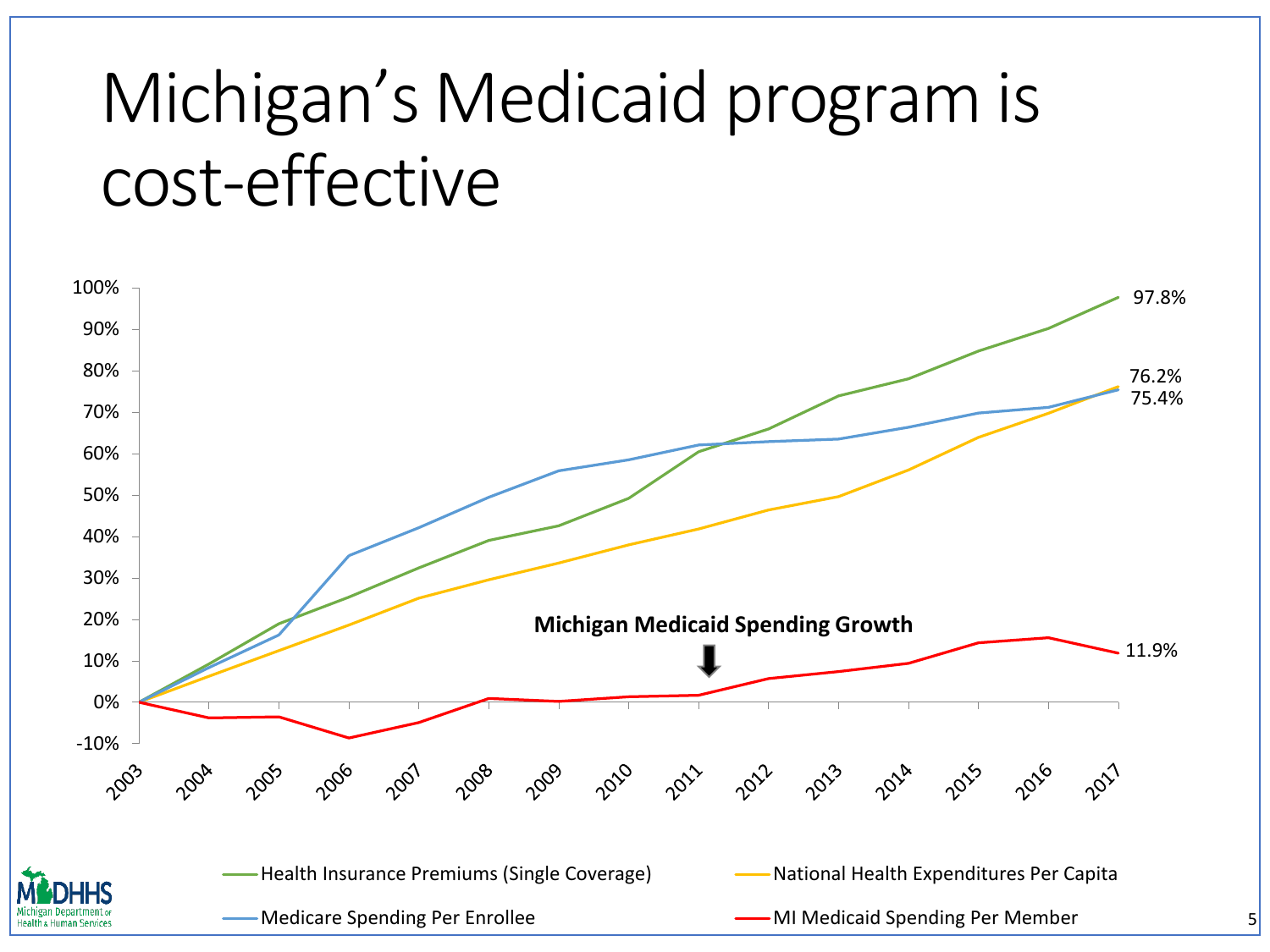## Goals

- Provide affordable and high-quality health coverage to uninsured or underinsured low-income Michigan residents
- Ensure access to essential health care services and supports
- Improve the health and well-being of covered individuals
- Drive the delivery of health care services in the most costeffective and efficient manner
- Secure the success of the Healthy Michigan Plan and provide effective pathways to work

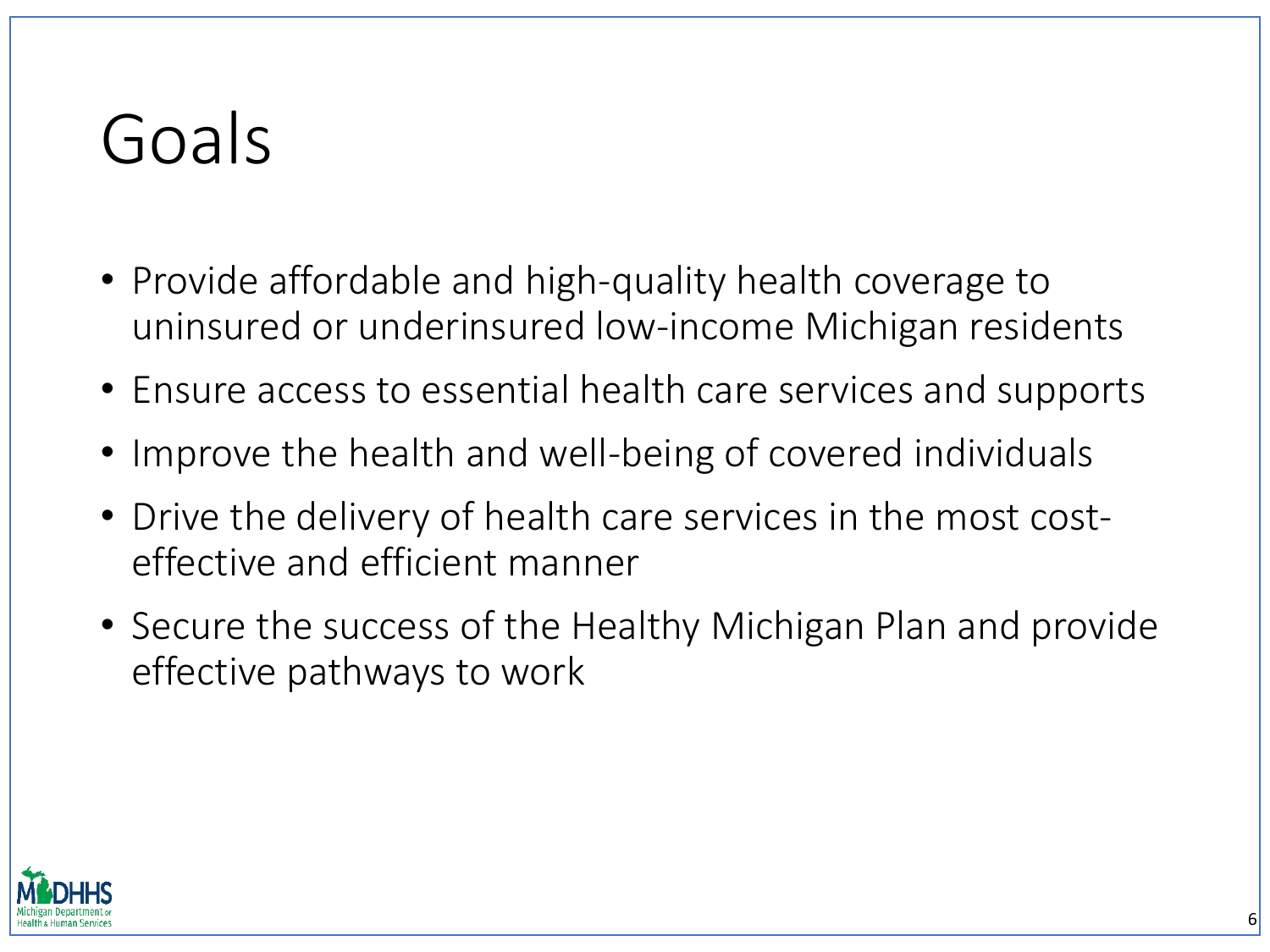### Healthy Michigan Plan- Healthy Behaviors and Premiums

- PA 208 of 2018 changed requirements for most Healthy Michigan Plan beneficiaries with an income over 100 percent of the Federal Poverty Level and 48 or more months of cumulative Healthy Michigan Plan eligibility
- New requirements include:
	- Compliance with healthy behaviors and cost sharing
	- A 5 percent premium and no co-pay after 48 months
- Effective January 1, 2020, individuals who fail to comply with these requirements will lose Healthy Michigan Plan coverage until they come into compliance, at which point they will be eligible to re-enroll

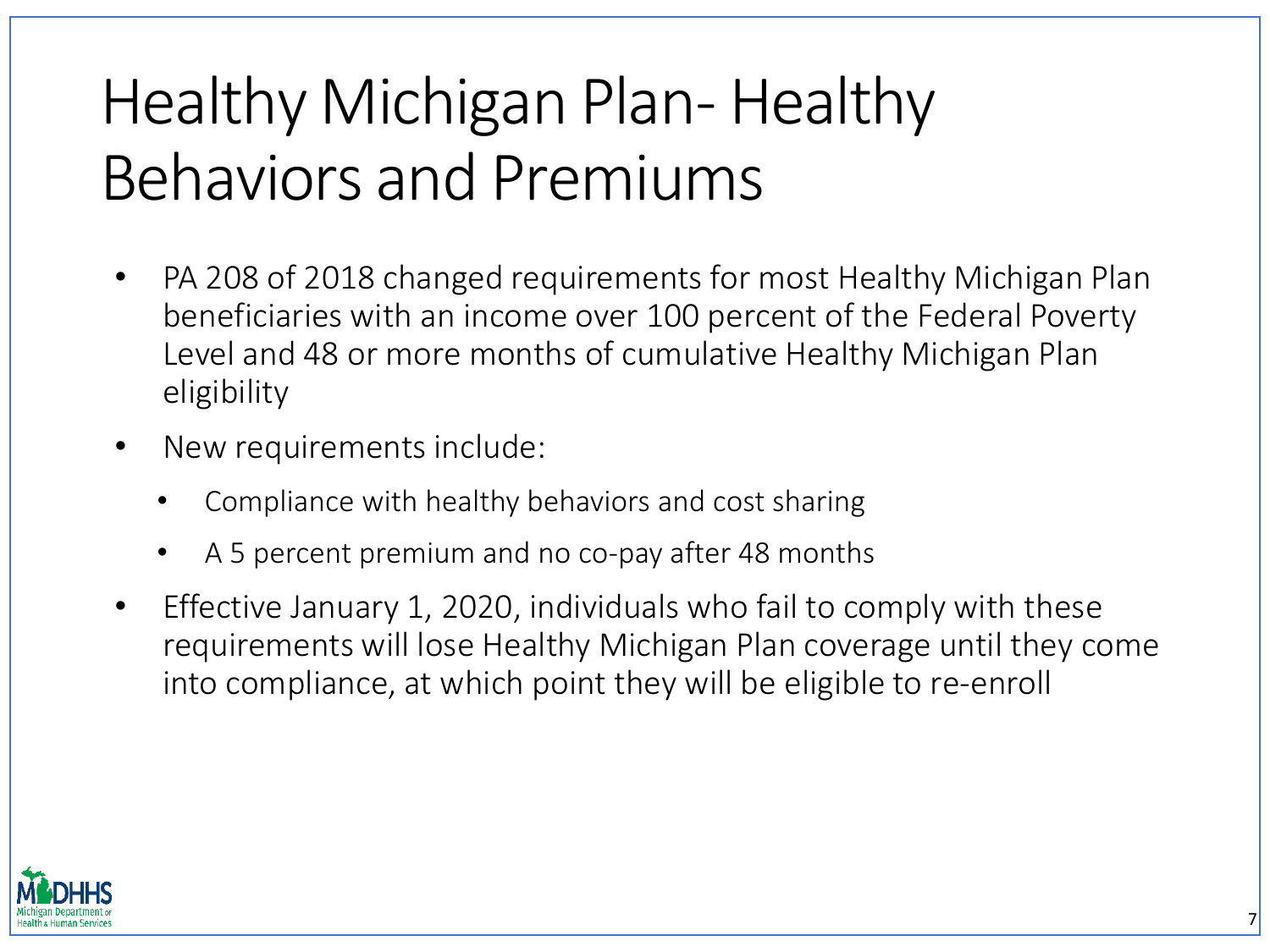### Healthy Michigan Plan- Work Requirements

- PA 208 also added workforce engagement requirements for HMP beneficiaries ages 19-62
- Individuals who are not exempt from the requirements must complete and report 80 hours per month of qualifying activities
	- Employment
	- Job Training or Job Seeking
	- Education
	- Community Service (for no more than 3 months per year)
- Effective January 1, 2020, beneficiaries who fail to report compliance and/or who are non-compliant for three months in a 12-month period will lose Healthy Michigan Plan coverage until they come into compliance, at which point they will be eligible to re-enroll

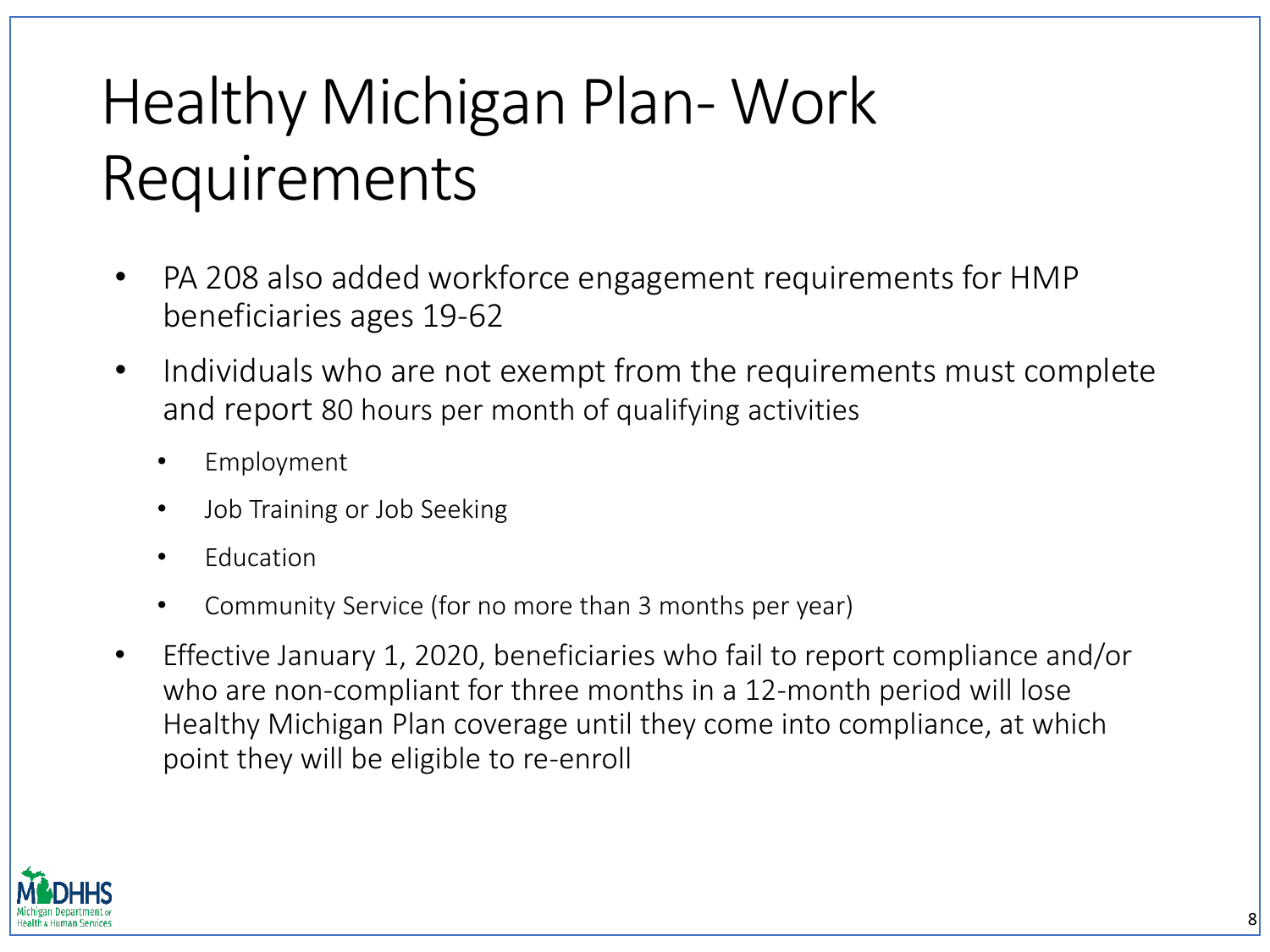## Healthy Michigan Plan Challenges

- An evaluation of the Healthy Michigan Plan program found that most beneficiaries who can work are already doing so, and those who are not working likely face significant barriers
- In the waiver approval, CMS emphasizes the State's responsibility to connect beneficiaries to community supports that are available to assist beneficiaries in meeting the workforce engagement requirements
- PA 208 provided no new funding to support critical resources such as job training, job search, or job supports like transportation or child care

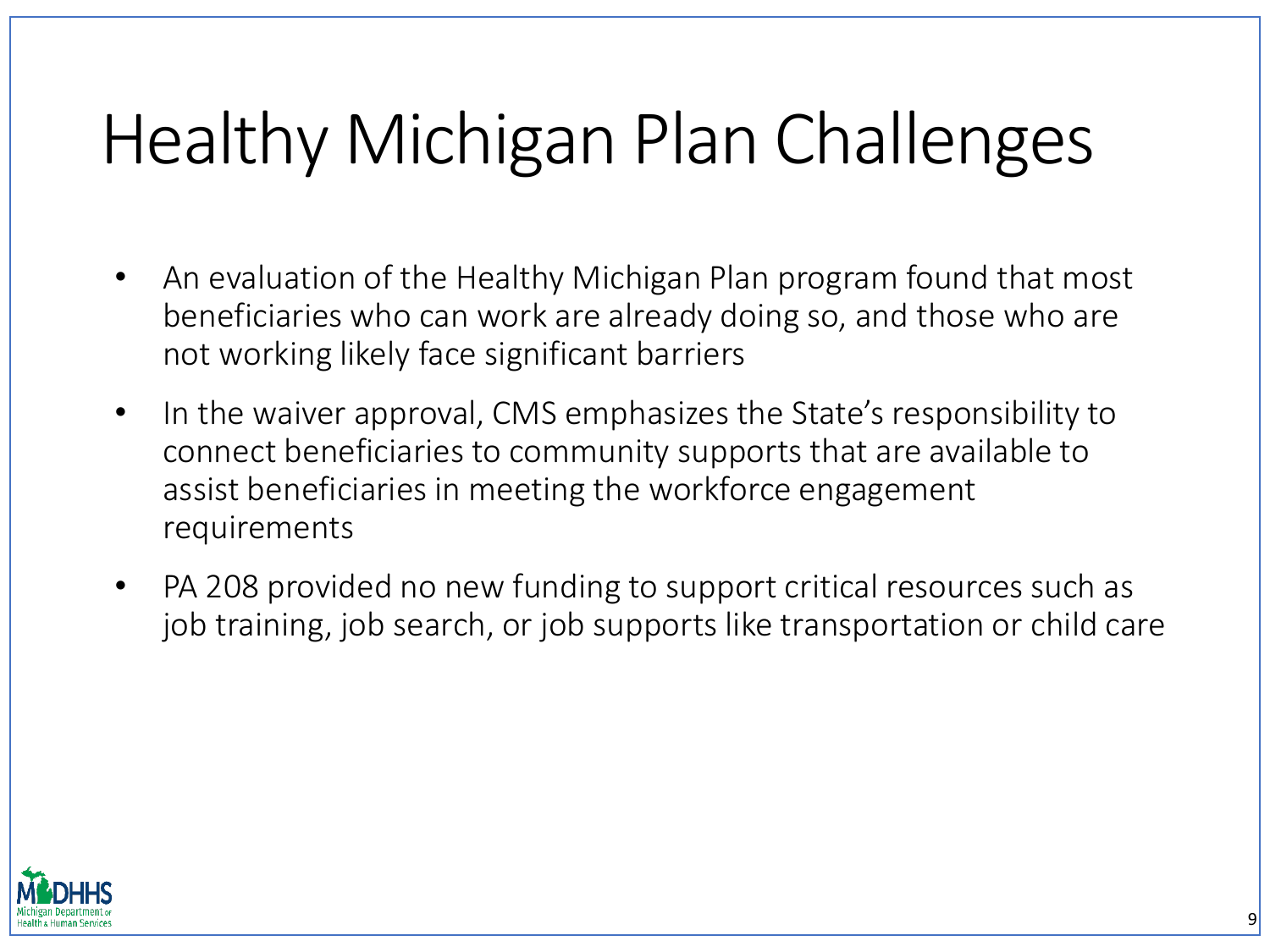## Healthy Michigan Plan Investment

- The Governor's proposed budget includes \$10.0 million general fund for Healthy Michigan Plan work supports
- This investment will:
	- Help to ensure that HMP beneficiaries impacted by the new work requirements have access to needed employment supports;
	- Provide resources to the department to help connect beneficiaries with child care, transportation, training, and jobs; and
	- Operate in conjunction with the Governor's proposed investments in community college and workforce training

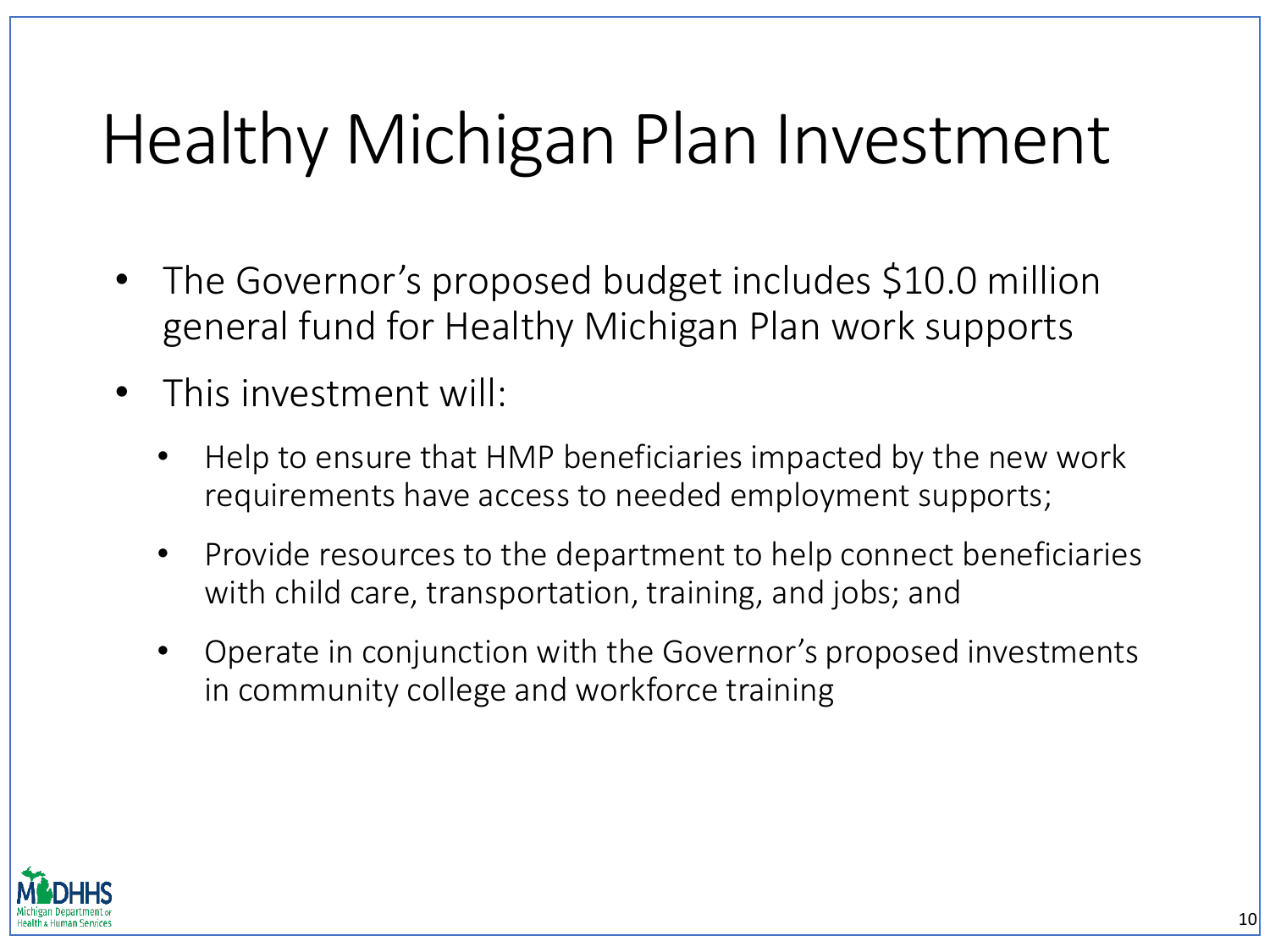#### 5-year History of Major Line Item Appropriations (in millions)

| <b>Appropriation</b>                  | <b>FY 2016</b><br><b>Expenditures</b> | <b>FY 2017</b><br><b>Expenditures</b> | <b>FY 2018</b><br><b>Expenditures</b> | <b>FY 2019</b><br><b>Enacted</b> | <b>FY 2020 Executive</b><br><b>Recommendation</b> |
|---------------------------------------|---------------------------------------|---------------------------------------|---------------------------------------|----------------------------------|---------------------------------------------------|
| <b>Health Plan</b><br><b>Services</b> | \$5,166.8                             | \$4,731.6                             | \$4,903.1                             | \$4,895.0                        | \$5,242.7                                         |
| <b>Healthy Michigan</b><br>Plan       | \$3,346.4                             | \$3,368.5                             | \$3,502.3                             | \$3,647.2                        | \$3,753.5                                         |
| Elderly Services*                     | \$2,718.6                             | \$2,779.4                             | \$3,078.0                             | \$3,049.7                        | \$3,297.3                                         |
| <b>Hospital Services</b>              | \$835.4                               | \$727.1                               | \$762.4                               | \$688.6                          | \$736.7                                           |
| Pharmaceutical<br><b>Services</b>     | \$319.4                               | \$305.1                               | \$312.0                               | \$332.2                          | \$355.5                                           |
| <b>Physician Services</b>             | \$254.1                               | \$264.3                               | \$220.5                               | \$253.2                          | \$201.6                                           |

*\* Elderly Services is the sum of the Adult Home Help, Home Health, Hospice, Integrated Care, Long Term Care, Home and Community Based Services, Personal Care, and Program of All Inclusive Care for the Elderly (PACE) line items.*